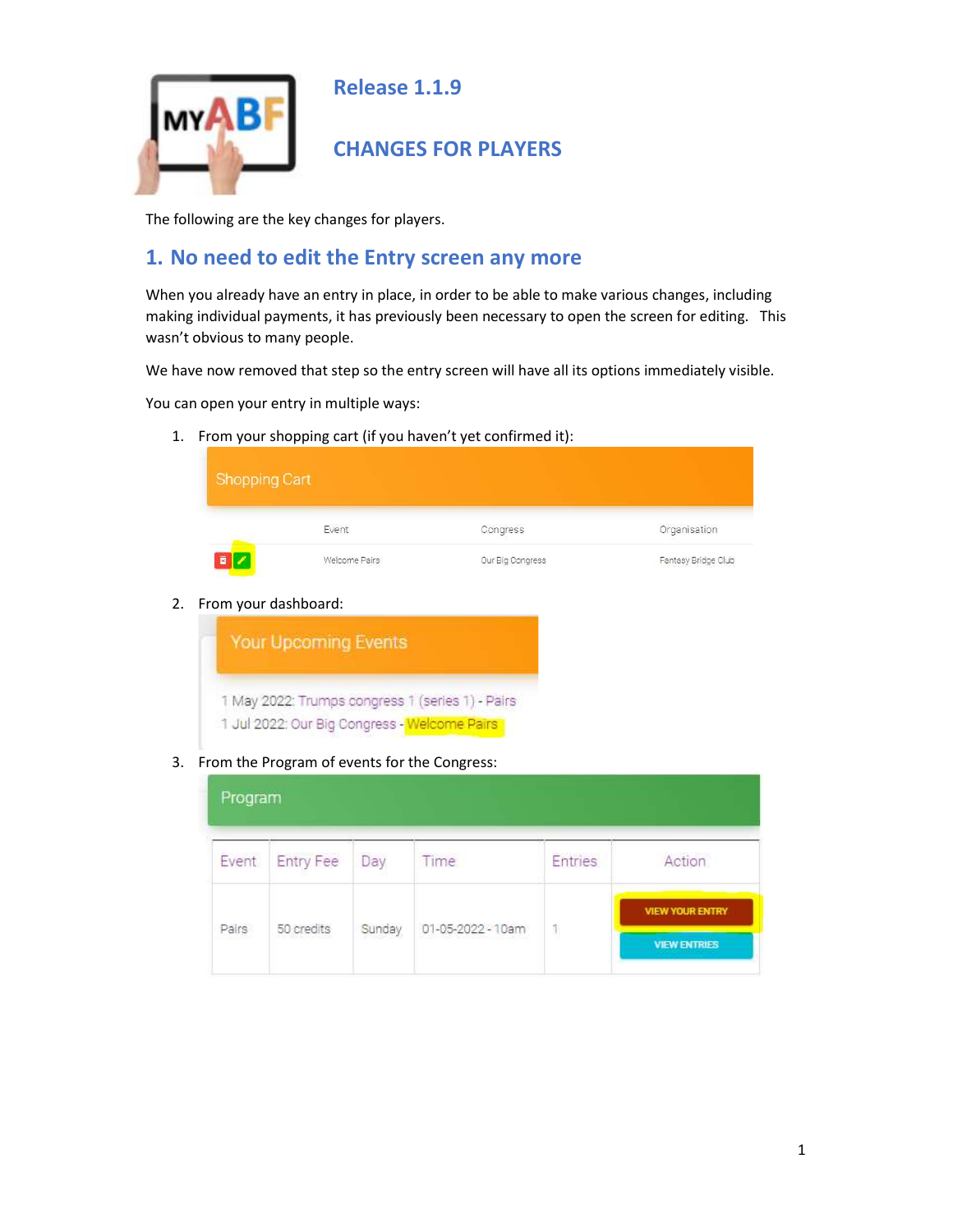The entry screen will now open up looking something like this:

| <b>Edit Entry</b>                     |              |                          |                               |                                |               |                  |  |
|---------------------------------------|--------------|--------------------------|-------------------------------|--------------------------------|---------------|------------------|--|
|                                       |              |                          |                               | Open Teams in Our Big Congress |               |                  |  |
| View all entries                      |              |                          | Entry made by: Mark Guthrie   | Entry status is: Pending       |               |                  |  |
|                                       | Player       | Change                   | Payment<br>Method             | Entry<br>Fee                   | <b>Status</b> | Action           |  |
| 6                                     | Mark Guthrie | $\boxed{1}$ e            | <b>Bridge Credits</b>         | 145 credits                    | Ø<br>Paid     |                  |  |
| A                                     | Alan Admin   | $\bullet$                | TBA /                         | 145 credits                    | A<br>Unpaid   | <b>PAY NOW</b>   |  |
| A                                     | Debbie Dyson | $\blacksquare$           | TBA /                         | 145 credits                    | A<br>Unpaid   | <b>PAY NOW</b>   |  |
| Ŧ.                                    | lain Igloo   | $\mathbf{F}[\mathbf{e}]$ | <b>Bridge Credits</b>         | 145 credits                    | ☑<br>Païd     |                  |  |
| C ADD PLAYER TO TEAM                  |              |                          |                               |                                |               | PAY FOR EVERYONE |  |
|                                       |              |                          | Click to view or edit comment |                                |               |                  |  |
| <b>WITHDRAW WHOLE TEAM FROM EVENT</b> |              | <b>EXIT</b>              |                               |                                |               |                  |  |

This allows you to make all sorts of edits. Specifically for payments, the right hand "Action" column gives you several pay options:

- Click "Pay Now" against your own name to pay your share individually.
- Click "Pay Now" against other players in the entry to pay for them.
- Click "Pay For Everyone" at the bottom to pay everything outstanding for the entry in one go.

You are also now able to confirm/cancel before the payment goes through:

| <b>Pay with Your Bridge Credits</b>                |        |
|----------------------------------------------------|--------|
| Pay for this player now using your Bridge Credits? |        |
| Pay with My Bridge Credits                         | Cancel |

Pay with My Bridge Credits just means it will take money from your account if it's there, otherwise it will take you to the card payment screen. YOU NEVER NEED TO "BUY" BRIDGE CREDITS IN ADVANCE!